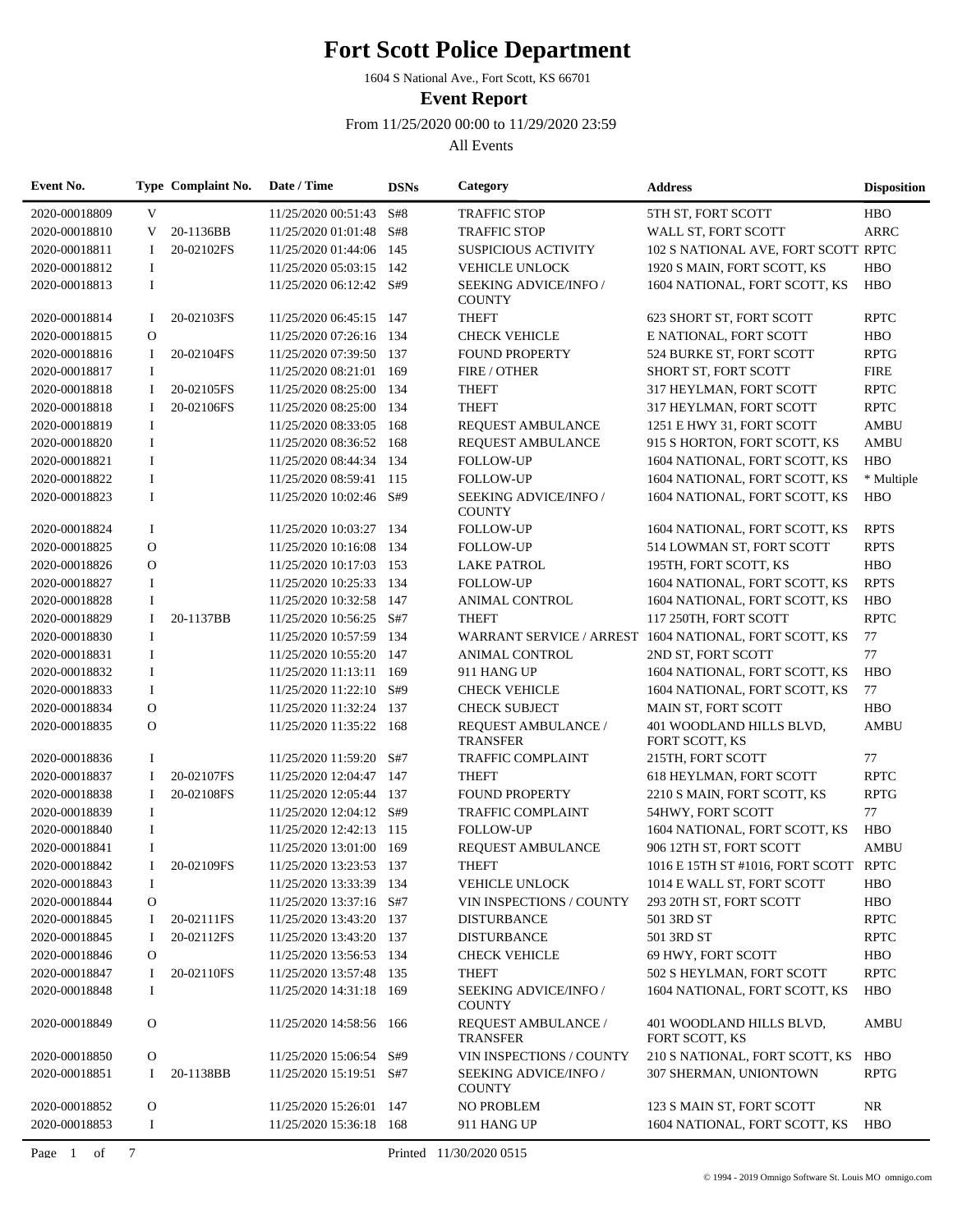1604 S National Ave., Fort Scott, KS 66701

**Event Report**

From 11/25/2020 00:00 to 11/29/2020 23:59

| Event No.     |              | Type Complaint No. | Date / Time              | <b>DSNs</b> | Category                                     | <b>Address</b>                             | <b>Disposition</b> |
|---------------|--------------|--------------------|--------------------------|-------------|----------------------------------------------|--------------------------------------------|--------------------|
| 2020-00018854 | $\mathbf{O}$ |                    | 11/25/2020 15:39:30      | 134         | <b>FOLLOW-UP</b>                             | 315 HEYLMAN, FORT SCOTT                    | <b>HBO</b>         |
| 2020-00018855 | $\bf{I}$     |                    | 11/25/2020 15:40:35      | 169         | 911 HANG UP                                  | 1604 NATIONAL, FORT SCOTT, KS              | 22                 |
| 2020-00018856 | $\bf{I}$     |                    | 11/25/2020 15:40:00      | 168         | 911 HANG UP                                  | 1604 NATIONAL, FORT SCOTT, KS              | <b>HBO</b>         |
| 2020-00018857 | $\mathbf O$  |                    | 11/25/2020 15:48:37 134  |             | <b>FOLLOW-UP</b>                             | 514 LOWMAN ST, FORT SCOTT                  | <b>RPTS</b>        |
| 2020-00018858 | $\mathbf I$  |                    | 11/25/2020 16:06:48      | 135         | <b>SEEKING ADVICE/INFO /</b><br><b>CITY</b>  | 1604 NATIONAL, FORT SCOTT, KS              | <b>HBO</b>         |
| 2020-00018859 | $\mathbf I$  |                    | 11/25/2020 16:16:55 166  |             | <b>REQUEST AMBULANCE</b>                     | 502 EDDY ST, FORT SCOTT                    | <b>AMBU</b>        |
| 2020-00018860 | $\mathbf I$  |                    | 11/25/2020 16:24:50 S#7  |             | <b>SEEKING ADVICE/INFO/</b><br><b>COUNTY</b> | 1604 NATIONAL, FORT SCOTT, KS              | <b>HBO</b>         |
| 2020-00018861 | $\mathbf I$  |                    | 11/25/2020 17:12:48      | 166         | 911 HANG UP                                  | 1604 NATIONAL, FORT SCOTT, KS              | <b>HBO</b>         |
| 2020-00018862 | $\mathbf I$  |                    | 11/25/2020 17:19:16      | 133         | <b>FOUND PROPERTY</b>                        | 2210 S MAIN, FORT SCOTT, KS                | <b>HBO</b>         |
| 2020-00018863 | $\bf{I}$     |                    | 11/25/2020 17:40:04 145  |             | <b>VEHICLE UNLOCK</b>                        | 2216 S MAIN ST, FORT SCOTT                 | <b>HBO</b>         |
| 2020-00018864 | $\mathbf{I}$ | 20-1139BB          | 11/25/2020 17:38:26 S#3  |             | <b>ACCIDENT / NON-INJURY</b>                 | 235TH, FORT SCOTT                          | <b>RPTA</b>        |
| 2020-00018865 | $\bf{I}$     |                    | 11/25/2020 18:07:45 173  |             | 911 HANG UP                                  | 515 WASHINGTON ST, FORT SCOTT HBO          |                    |
| 2020-00018866 | $\mathbf I$  |                    | 11/25/2020 18:19:10 173  |             | 911 HANG UP                                  | 501 ARTHUR ST, FORT SCOTT                  | <b>HBO</b>         |
| 2020-00018867 | V            |                    | 11/25/2020 18:31:14      | 133         | <b>TRAFFIC STOP</b>                          | 69 HWY, FORT SCOTT                         | <b>WW</b>          |
| 2020-00018868 | V            |                    | 11/25/2020 18:39:35      | 145         | <b>TRAFFIC STOP</b>                          | WALL ST, FORT SCOTT                        | <b>WW</b>          |
| 2020-00018869 | $\mathbf V$  |                    | 11/25/2020 18:43:52 133  |             | <b>TRAFFIC STOP</b>                          | 69 HWY, FORT SCOTT                         | <b>NTA</b>         |
| 2020-00018870 | V            | 20-1140BB          | 11/25/2020 18:50:52 145  |             | <b>TRAFFIC STOP</b>                          | 69 HWY, FORT SCOTT                         | <b>RPTG</b>        |
| 2020-00018870 | V            | 20-02113FS         | 11/25/2020 18:50:52 145  |             | <b>TRAFFIC STOP</b>                          | 69 HWY, FORT SCOTT                         | <b>RPTG</b>        |
| 2020-00018871 | $\bf{I}$     |                    | 11/25/2020 18:59:53 S#12 |             | <b>OTHER AGENCY ASSIST</b>                   | 293 20TH ST, FORT SCOTT                    | <b>HBO</b>         |
| 2020-00018872 | $\bf{I}$     |                    | 11/25/2020 19:03:58      | -166        | REQUEST AMBULANCE                            | 205 5TH ST #6, REDFIELD                    | <b>AMBU</b>        |
| 2020-00018873 | O            |                    | 11/25/2020 19:36:47 166  |             | REQUEST AMBULANCE /<br><b>TRANSFER</b>       | 401 WOODLAND HILLS BLVD,<br>FORT SCOTT, KS | <b>AMBU</b>        |
| 2020-00018874 | $\mathbf I$  |                    | 11/25/2020 19:57:56      | 133         | <b>SUSPICIOUS ACTIVITY</b>                   | 609 SHORT ST, FORT SCOTT                   | <b>HBO</b>         |
| 2020-00018875 | $\bf{I}$     |                    | 11/25/2020 20:03:15      | 173         | 911 HANG UP                                  | 2401 S HORTON, FORT SCOTT, KS              | <b>HBO</b>         |
| 2020-00018876 | <b>I</b>     | 20-02114FS         | 11/25/2020 21:09:34      | 139         | <b>REQUEST AMBULANCE</b>                     | 2222 S MAIN #242, FORT SCOTT, KS           | * Multiple         |
| 2020-00018877 | $\bf{I}$     | 20-02115FS         | 11/25/2020 21:46:07      | 145         | <b>REMOVE SUBJECT</b>                        | 206 N NATIONAL AVE, FORT<br><b>SCOTT</b>   | * Multiple         |
| 2020-00018878 | $\mathbf{O}$ |                    | 11/25/2020 22:14:40      | 145         | <b>NO PROBLEM</b>                            | 821 BURKE ST, FORT SCOTT                   | <b>NR</b>          |
| 2020-00018879 | I            |                    | 11/25/2020 22:43:05      | 133         | <b>FOLLOW-UP</b>                             | 1604 NATIONAL, FORT SCOTT, KS              | NR                 |
| 2020-00018880 | $\mathbf O$  |                    | 11/25/2020 23:28:21      | 166         | REQUEST AMBULANCE /<br><b>TRANSFER</b>       | 401 WOODLAND HILLS BLVD,<br>FORT SCOTT, KS | <b>AMBU</b>        |
| 2020-00018881 | $\bf{I}$     |                    | 11/26/2020 03:56:15      | S#12        | <b>SUSPICIOUS ACTIVITY</b>                   | 209 E SPRUCE, FULTON                       | <b>UNF</b>         |
| 2020-00018882 | $\bf{I}$     | 20-02116FS         | 11/26/2020 07:36:34      | 134         | <b>REQUEST AMBULANCE</b>                     | 1724 E PINE ST, FORT SCOTT                 | * Multiple         |
| 2020-00018883 | I            |                    | 11/26/2020 09:36:40      | -134        | <b>THREAT</b>                                | 1604 NATIONAL, FORT SCOTT, KS              | <b>UNF</b>         |
| 2020-00018884 | $\mathbf{I}$ | 20-1141BB          | 11/26/2020 09:59:07 S#9  |             | <b>TRANSPORT / PRISONER</b>                  | 39 HWY, FORT SCOTT                         | ARRC               |
| 2020-00018885 | V            |                    | 11/26/2020 10:20:52 156  |             | <b>TRAFFIC STOP</b>                          | 69 HWY, FORT SCOTT                         | <b>WW</b>          |
| 2020-00018886 | О            |                    | 11/26/2020 10:20:46      | 137         | <b>VEHICLE UNLOCK</b>                        | 1ST ST, FORT SCOTT                         | HBO                |
| 2020-00018887 | I            |                    | 11/26/2020 11:16:47 156  |             | ANIMAL CONTROL                               | 1ST ST, FORT SCOTT                         | 77                 |
| 2020-00018888 | I            |                    | 11/26/2020 11:26:15 169  |             | 911 HANG UP                                  | 1604 NATIONAL, FORT SCOTT, KS              | 77                 |
| 2020-00018889 | Ι.           | 20-02117FS         | 11/26/2020 11:35:44 134  |             | <b>DISTURBANCE</b>                           | 623 SHORT ST, FORT SCOTT                   | <b>RPTG</b>        |
| 2020-00018890 | 1            | 20-02118FS         | 11/26/2020 13:00:04 156  |             | SEEKING ADVICE/INFO /<br><b>CITY</b>         | 1604 NATIONAL, FORT SCOTT, KS              | <b>RPTG</b>        |
| 2020-00018891 | I            |                    | 11/26/2020 13:35:57 169  |             | 911 HANG UP                                  | 1604 NATIONAL, FORT SCOTT, KS              | 22                 |
| 2020-00018892 | I            |                    | 11/26/2020 13:41:05 134  |             | <b>VEHICLE UNLOCK</b>                        | 1520 S BROADWAY, FORT SCOTT                | <b>HBO</b>         |
| 2020-00018893 | I            |                    | 11/26/2020 13:51:52 137  |             | <b>NARCOTICS</b>                             | 623 SHORT ST, FORT SCOTT                   | <b>RPTS</b>        |
| 2020-00018894 | I            |                    | 11/26/2020 14:40:15 166  |             | <b>REQUEST AMBULANCE</b>                     | 424 S LITTLE ST, FORT SCOTT                | AMBU               |
| 2020-00018895 | I            |                    | 11/26/2020 15:04:42 169  |             | <b>REQUEST AMBULANCE</b>                     | 1632 E WALL ST, FORT SCOTT                 | <b>AMBU</b>        |
| 2020-00018896 | $\bf{I}$     |                    | 11/26/2020 15:32:24 174  |             | REQUEST AMBULANCE                            | 737 HEYLMAN, FORT SCOTT                    | <b>AMBU</b>        |
| 2020-00018897 | I            |                    | 11/26/2020 16:21:33 156  |             | TRAFFIC COMPLAINT                            | 2503 S MAIN, FORT SCOTT, KS                | <b>HBO</b>         |
| 2020-00018898 | $\bf{I}$     |                    | 11/26/2020 16:37:01      | 166         | REQUEST AMBULANCE                            | 703 E 12TH ST TER, FORT SCOTT              | <b>AMBU</b>        |
| 2020-00018899 | $\mathbf{O}$ |                    | 11/26/2020 17:01:01 133  |             | <b>FOLLOW-UP</b>                             | 1604 NATIONAL, FORT SCOTT, KS              | <b>HBO</b>         |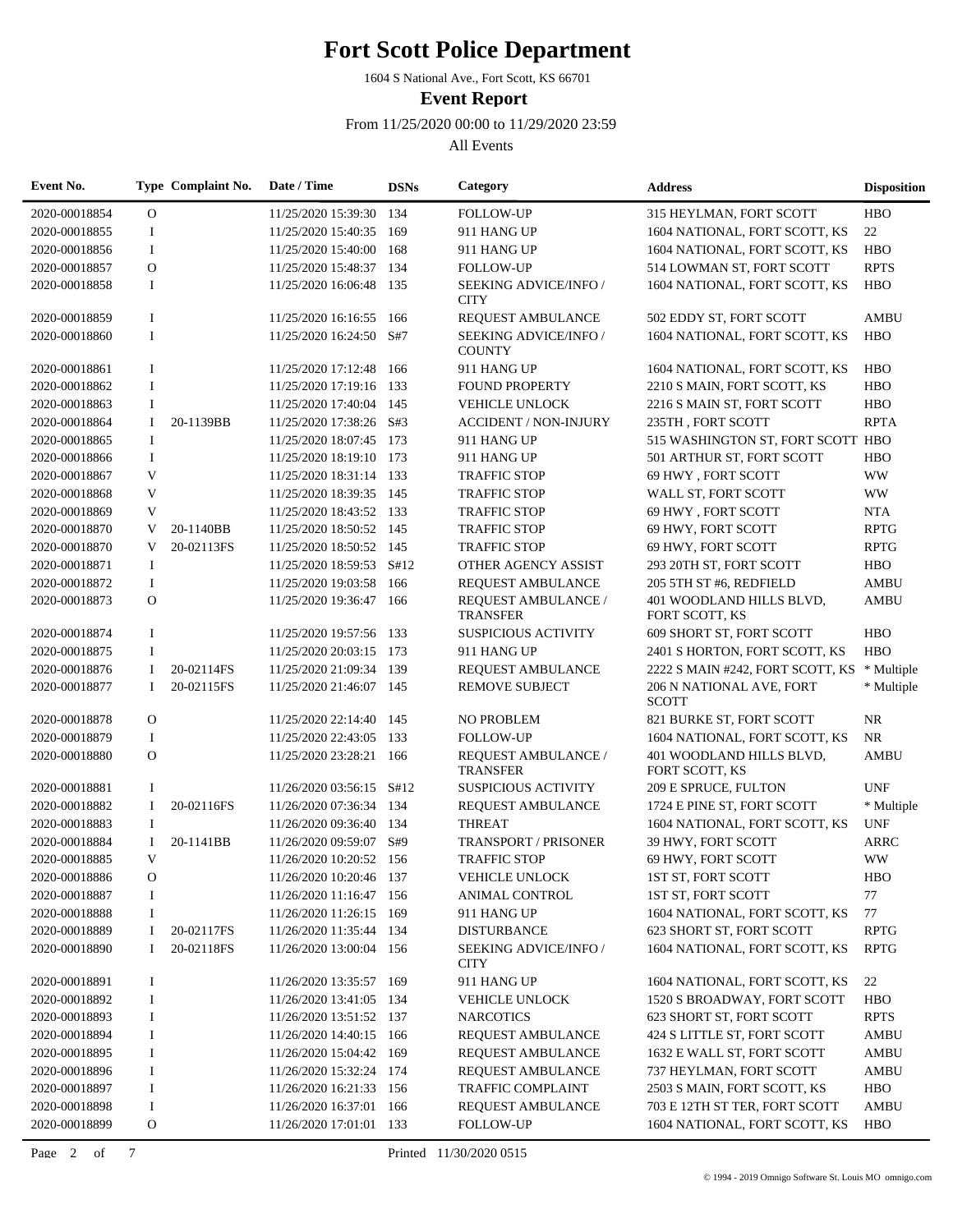1604 S National Ave., Fort Scott, KS 66701

**Event Report**

From 11/25/2020 00:00 to 11/29/2020 23:59

| Event No.     |                | Type Complaint No. | Date / Time              | <b>DSNs</b> | Category                                         | <b>Address</b>                             | <b>Disposition</b> |
|---------------|----------------|--------------------|--------------------------|-------------|--------------------------------------------------|--------------------------------------------|--------------------|
| 2020-00018900 | $\overline{O}$ |                    | 11/26/2020 17:11:00      | - 166       | REQUEST AMBULANCE /<br><b>TRANSFER</b>           | 401 WOODLAND HILLS BLVD,<br>FORT SCOTT, KS | <b>AMBU</b>        |
| 2020-00018901 | V              |                    | 11/26/2020 18:03:52 S#12 |             | <b>TRAFFIC STOP</b>                              | <b>OAK ST</b>                              | NR                 |
| 2020-00018902 | $\mathbf{O}$   |                    | 11/26/2020 18:06:28 173  |             | REQUEST AMBULANCE /<br><b>TRANSFER</b>           | 401 WOODLAND HILLS BLVD,<br>FORT SCOTT, KS | <b>AMBU</b>        |
| 2020-00018903 | V              |                    | 11/26/2020 18:09:57 145  |             | <b>TRAFFIC STOP</b>                              | 69 HWY, FORT SCOTT                         | <b>WW</b>          |
| 2020-00018904 | O              | 20-02119FS         | 11/26/2020 18:27:37 145  |             | <b>FOLLOW-UP</b>                                 | 714 HILL ST                                | <b>ARRC</b>        |
| 2020-00018905 | $\bf{I}$       |                    | 11/26/2020 19:29:28 139  |             | <b>JUVENILE</b>                                  | 1014 E WALL ST, FORT SCOTT                 | <b>HBO</b>         |
| 2020-00018906 | 1              | 20-02120FS         | 11/26/2020 19:33:17 133  |             | <b>THREAT</b>                                    | 501 3RD ST                                 | <b>RPTC</b>        |
| 2020-00018907 | $\bf{I}$       |                    | 11/26/2020 20:29:44      | 145         | <b>FOLLOW-UP</b>                                 | 1604 NATIONAL, FORT SCOTT, KS              | <b>HBO</b>         |
| 2020-00018908 | $\mathbf{O}$   |                    | 11/26/2020 23:05:16 145  |             | <b>ALARM / FIRE</b>                              | 702 S EDDY, FORT SCOTT, KS                 | <b>FIRE</b>        |
| 2020-00018909 | V              |                    | 11/26/2020 23:43:51 S#12 |             | <b>TRAFFIC STOP</b>                              | 54 HWY                                     | NR                 |
| 2020-00018910 | $\mathbf I$    |                    | 11/26/2020 23:54:35 173  |             | 911 HANG UP                                      | 811 EMMERT, FORT SCOTT                     | <b>HBO</b>         |
| 2020-00018911 | V              |                    | 11/27/2020 00:05:52 S#12 |             | <b>TRAFFIC STOP</b>                              | 6TH ST, FORT SCOTT                         | <b>NR</b>          |
| 2020-00018912 | $\Omega$       | 20-1142BB          | 11/27/2020 00:31:18 133  |             | WARRANT SERVICE / ARREST 316 HEYLMAN, FORT SCOTT |                                            | * Multiple         |
| 2020-00018913 | 1              | 20-02121FS         | 11/27/2020 00:43:46 139  |             | <b>DOMESTIC / PHYSICAL</b>                       | 314 S EDDY ST, FORT SCOTT                  | * Multiple         |
| 2020-00018914 | 1              | 20-1143BB          | 11/27/2020 01:10:34 S#12 |             | SEEKING ADVICE/INFO /<br><b>CITY</b>             | 1604 NATIONAL, FORT SCOTT, KS              | <b>HBO</b>         |
| 2020-00018915 | $\mathbf{O}$   |                    | 11/27/2020 05:05:48 145  |             | PUBLIC ASSIST                                    | 2500 S MAIN, FORT SCOTT, KS                | 22                 |
| 2020-00018916 | $\bf{I}$       |                    | 11/27/2020 07:07:11 144  |             | <b>ALARM / BURGLARY</b>                          | 1122 CLARK, FORT SCOTT                     | <b>HBO</b>         |
| 2020-00018917 | $\mathbf I$    |                    | 11/27/2020 08:04:29 147  |             | <b>DELIVER MESSAGE</b>                           | 1425 S NATIONAL AVE, FORT<br><b>SCOTT</b>  | <b>HBO</b>         |
| 2020-00018918 | V              |                    | 11/27/2020 08:46:25 144  |             | <b>TRAFFIC STOP</b>                              | 19TH ST, FORT SCOTT                        | <b>WW</b>          |
| 2020-00018919 | $\bf{I}$       |                    | 11/27/2020 08:44:21 125  |             | <b>FOLLOW-UP</b>                                 | 1604 NATIONAL, FORT SCOTT, KS              | <b>RPTS</b>        |
| 2020-00018920 | V              |                    | 11/27/2020 09:12:30      | - 144       | <b>TRAFFIC STOP</b>                              | <b>6TH ST, FORT SCOTT</b>                  | <b>WW</b>          |
| 2020-00018921 | $\bf{I}$       |                    | 11/27/2020 10:17:04 142  |             | FIRE / STRUCTURE                                 | 1016 E 15TH ST, FORT SCOTT                 | * Multiple         |
| 2020-00018922 | $\bf{I}$       |                    | 11/27/2020 10:28:54 168  |             | <b>SEEKING ADVICE/INFO/</b><br><b>CITY</b>       | 1604 NATIONAL, FORT SCOTT, KS              | <b>HBO</b>         |
| 2020-00018923 | V              |                    | 11/27/2020 11:57:32 144  |             | <b>TRAFFIC STOP</b>                              | 7TH ST, FORT SCOTT                         | <b>NTA</b>         |
| 2020-00018924 | $\bf{I}$       |                    | 11/27/2020 12:01:33 168  |             | <b>ALARM / FIRE</b>                              | 1711 S NATIONAL AVE, FORT<br><b>SCOTT</b>  | 22                 |
| 2020-00018925 | V              |                    | 11/27/2020 12:21:21 144  |             | <b>TRAFFIC STOP</b>                              | WALL ST, FORT SCOTT                        | <b>WW</b>          |
| 2020-00018926 | V              |                    | 11/27/2020 12:45:32 144  |             | <b>TRAFFIC STOP</b>                              | 2ND ST, FORT SCOTT                         | <b>NTA</b>         |
| 2020-00018927 | $\Omega$       |                    | 11/27/2020 12:45:17 168  |             | REQUEST AMBULANCE /<br><b>TRANSFER</b>           | 401 WOODLAND HILLS BLVD,<br>FORT SCOTT, KS | <b>AMBU</b>        |
| 2020-00018928 | I              |                    | 11/27/2020 12:53:32 142  |             | <b>TRAFFIC COMPLAINT</b>                         | 7TH ST. FORT SCOTT                         | 77                 |
| 2020-00018929 | Ι.             | 20-02122FS         | 11/27/2020 13:03:10 142  |             | <b>SEEKING ADVICE/INFO/</b><br><b>CITY</b>       | 1604 NATIONAL, FORT SCOTT, KS              | <b>RPTG</b>        |
| 2020-00018930 | 1              |                    | 11/27/2020 13:00:56 168  |             | SEEKING ADVICE/INFO /<br><b>COUNTY</b>           | 1604 NATIONAL, FORT SCOTT, KS              | <b>HBO</b>         |
| 2020-00018931 | V              |                    | 11/27/2020 13:14:57 144  |             | <b>TRAFFIC STOP</b>                              | 4TH ST, FORT SCOTT                         | <b>WW</b>          |
| 2020-00018932 | $\mathbf O$    |                    | 11/27/2020 13:22:27 142  |             | <b>ANIMAL CONTROL</b>                            | 1604 NATIONAL, FORT SCOTT, KS              | <b>HBO</b>         |
| 2020-00018933 | $\mathbf 0$    |                    | 11/27/2020 13:46:55 142  |             | <b>FOLLOW-UP</b>                                 | 2006 S MAIN ST, FORT SCOTT                 | <b>RPTS</b>        |
| 2020-00018934 | 1              |                    | 11/27/2020 13:50:23 147  |             | <b>VEHICLE UNLOCK</b>                            | 915 S HORTON, FORT SCOTT, KS               | <b>HBO</b>         |
| 2020-00018935 | I              |                    | 11/27/2020 14:26:57 142  |             | <b>ANIMAL CONTROL</b>                            | CAMERON, FORT SCOTT                        | 77                 |
| 2020-00018936 | 1              | 20-02123FS         | 11/27/2020 14:29:32 147  |             | <b>CRIMINAL DAMAGE</b>                           | 1825 WALL ST, FORT SCOTT                   | <b>RPTG</b>        |
| 2020-00018937 | I              |                    | 11/27/2020 14:37:32 168  |             | <b>TRAFFIC COMPLAINT</b>                         | 54 HWY, BRONSON                            | <b>HBO</b>         |
| 2020-00018938 | I              |                    | 11/27/2020 14:48:18 169  |             | 911 HANG UP                                      | 1604 NATIONAL, FORT SCOTT, KS              | 22                 |
| 2020-00018939 | I              |                    | 11/27/2020 14:54:44 168  |             | 911 HANG UP                                      | 1604 NATIONAL, FORT SCOTT, KS              | 77                 |
| 2020-00018940 | $\bf{I}$       |                    | 11/27/2020 15:11:11 S#11 |             | VIN INSPECTIONS / COUNTY                         | 1604 NATIONAL, FORT SCOTT, KS              | <b>HBO</b>         |
| 2020-00018941 | $\mathbf O$    |                    | 11/27/2020 15:24:12 165  |             | <b>REQUEST AMBULANCE /</b><br><b>TRANSFER</b>    | 401 WOODLAND HILLS BLVD,<br>FORT SCOTT, KS | <b>AMBU</b>        |
| 2020-00018942 | Ι.             |                    | 11/27/2020 15:21:22 144  |             | <b>FOLLOW-UP</b>                                 | 1604 NATIONAL, FORT SCOTT, KS              | <b>HBO</b>         |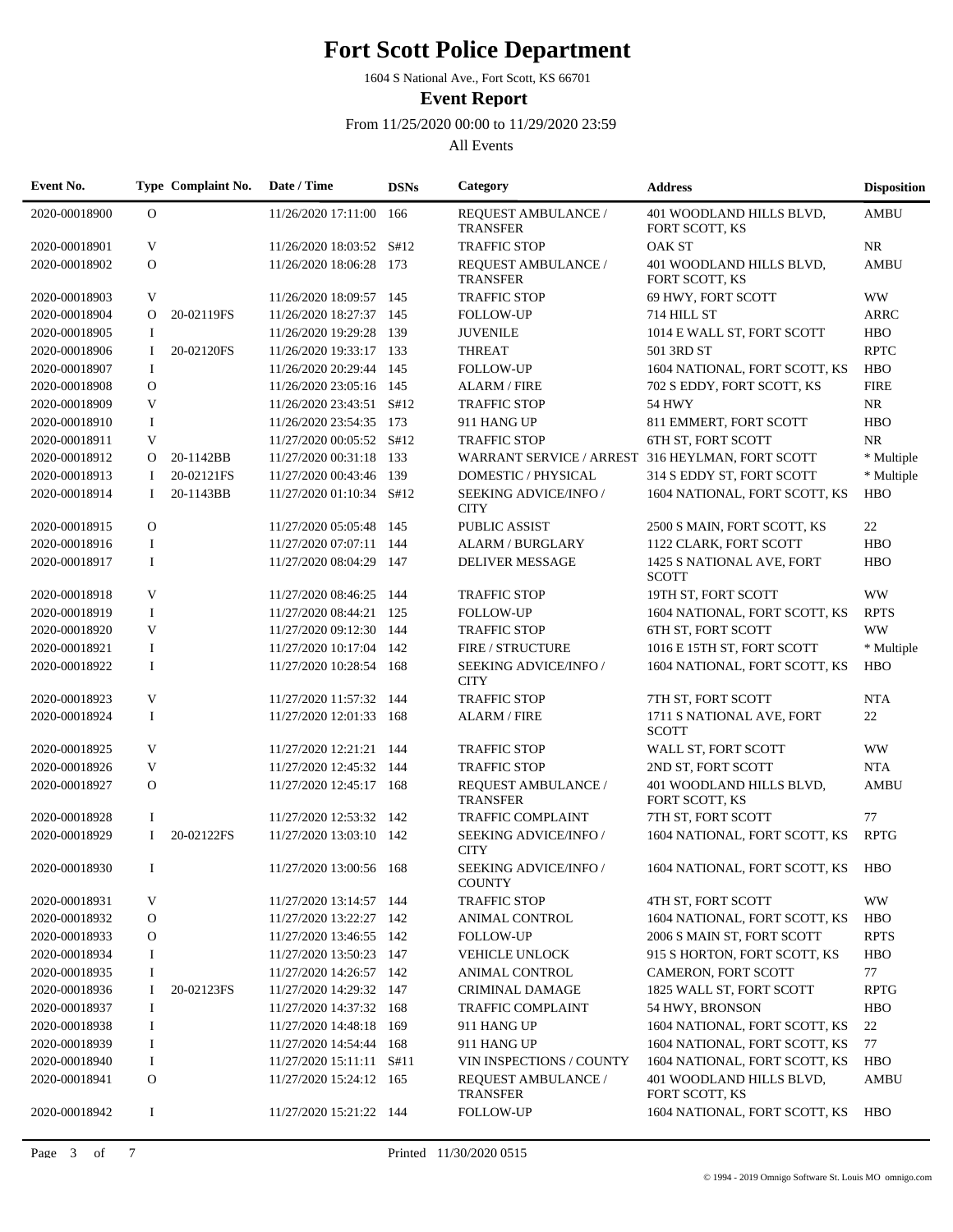1604 S National Ave., Fort Scott, KS 66701

**Event Report**

From 11/25/2020 00:00 to 11/29/2020 23:59

| Event No.     |              | Type Complaint No. | Date / Time              | <b>DSNs</b> | Category                                           | <b>Address</b>                             | <b>Disposition</b> |
|---------------|--------------|--------------------|--------------------------|-------------|----------------------------------------------------|--------------------------------------------|--------------------|
| 2020-00018943 | $\bf{I}$     |                    | 11/27/2020 15:26:36 S#10 |             | SEEKING ADVICE/INFO /<br><b>COUNTY</b>             | 1604 NATIONAL, FORT SCOTT, KS              | <b>HBO</b>         |
| 2020-00018944 | $\mathbf{I}$ | 20-02124FS         | 11/27/2020 15:42:41 125  |             | REQUEST AMBULANCE                                  | 915 S HORTON, FORT SCOTT, KS               | * Multiple         |
| 2020-00018945 | I            |                    | 11/27/2020 16:18:54      | S#10        | SEEKING ADVICE/INFO /<br><b>COUNTY</b>             | 1604 NATIONAL, FORT SCOTT, KS              | <b>HBO</b>         |
| 2020-00018946 | $\mathbf{O}$ |                    | 11/27/2020 16:34:28      | S#10        | <b>CHECK VEHICLE</b>                               | 135TH, FORT SCOTT                          | <b>HBO</b>         |
| 2020-00018947 | $\mathbf I$  |                    | 11/27/2020 16:42:46 168  |             | <b>TRAFFIC COMPLAINT</b>                           | 54HWY, FORT SCOTT                          | <b>HBO</b>         |
| 2020-00018948 | V            |                    | 11/27/2020 16:58:58      | S#10        | <b>TRAFFIC STOP</b>                                | WALL ST, FORT SCOTT                        | <b>WW</b>          |
| 2020-00018949 | I            |                    | 11/27/2020 17:17:42 145  |             | <b>CHECK WELFARE</b>                               | 403 S BROADWAY, FORT SCOTT                 | 77                 |
| 2020-00018950 | $\bf{I}$     |                    | 11/27/2020 17:23:17 162  |             | <b>REQUEST AMBULANCE</b>                           | 915 S HORTON, FORT SCOTT, KS               | <b>AMBU</b>        |
| 2020-00018951 | $\bf{I}$     |                    | 11/27/2020 18:07:10 146  |             | <b>TRAFFIC COMPLAINT</b>                           | 1604 NATIONAL, FORT SCOTT, KS              | 77                 |
| 2020-00018952 | I            |                    | 11/27/2020 18:17:22 S#12 |             | <b>TRAFFIC COMPLAINT</b>                           | 876 120TH, FORT SCOTT                      | 77                 |
| 2020-00018953 | $\mathbf I$  |                    | 11/27/2020 18:25:10 165  |             | <b>SEEKING ADVICE/INFO /</b><br><b>CITY</b>        | 524 LOWMAN ST, FORT SCOTT                  | NR                 |
| 2020-00018954 | V            |                    | 11/27/2020 18:42:23      | S#12        | <b>TRAFFIC STOP</b>                                | 900BLK, FORT SCOTT                         | <b>HBO</b>         |
| 2020-00018955 | $\mathbf I$  |                    | 11/27/2020 18:43:12 S#8  |             | <b>CHECK SUBJECT</b>                               | 1345 165, FORT SCOTT                       | <b>HBO</b>         |
| 2020-00018956 | V            |                    | 11/27/2020 18:59:17      | S#12        | <b>TRAFFIC STOP</b>                                | <b>HACKBERRY RD</b>                        | <b>HBO</b>         |
| 2020-00018957 | V            |                    | 11/27/2020 19:18:18      | S#8         | <b>TRAFFIC STOP</b>                                | 1735 S NATIONAL, FORT SCOTT,<br>KS         | <b>HBO</b>         |
| 2020-00018958 | V            |                    | 11/27/2020 19:29:54      | S#8         | <b>TRAFFIC STOP</b>                                | <b>LITTLE ST</b>                           | <b>HBO</b>         |
| 2020-00018959 | V            |                    | 11/27/2020 19:35:29      | S#8         | <b>TRAFFIC STOP</b>                                | 900BLK, FORT SCOTT                         | <b>HBO</b>         |
| 2020-00018960 | V            |                    | 11/27/2020 19:41:28      | S#12        | <b>TRAFFIC STOP</b>                                | <b>1124 CLARK</b>                          | <b>HBO</b>         |
| 2020-00018961 | V            |                    | 11/27/2020 19:45:30 S#8  |             | <b>TRAFFIC STOP</b>                                | 800BLK                                     | <b>HBO</b>         |
| 2020-00018962 | $\Omega$     | 20-1144BB          | 11/27/2020 19:55:39      | S#8         | <b>CHECK SUBJECT</b>                               | 7TH ST, FORT SCOTT                         | <b>ARRC</b>        |
| 2020-00018963 | $\Omega$     |                    | 11/27/2020 20:03:14      | S#12        | WARRANT SERVICE / ARREST 802 BARBEE ST, FORT SCOTT |                                            | 77                 |
| 2020-00018964 | $\Omega$     | 20-1145BB          | 11/27/2020 20:20:41      | S#12        | WARRANT SERVICE / ARREST 2547 LIMESTONE RD         |                                            | <b>ARRC</b>        |
| 2020-00018965 | V            |                    | 11/27/2020 20:42:00 145  |             | <b>TRAFFIC STOP</b>                                | <b>SHEPS CURVE, FORT SCOTT</b>             | <b>WW</b>          |
| 2020-00018966 | $\mathbf I$  |                    | 11/27/2020 21:26:36 S#8  |             | SEEKING ADVICE/INFO /<br><b>COUNTY</b>             | 293 20TH ST, FORT SCOTT                    | 77                 |
| 2020-00018967 | $\bf{I}$     |                    | 11/27/2020 21:37:14 145  |             | <b>SUSPICIOUS ACTIVITY</b>                         | 1608 S EDDY ST, FORT SCOTT                 | <b>HBO</b>         |
| 2020-00018968 | $\mathbf I$  |                    | 11/27/2020 21:43:26      | 146         | OTHER AGENCY ASSIST                                | 401 WOODLAND HILLS BLVD,<br>FORT SCOTT, KS | <b>RPTS</b>        |
| 2020-00018969 | $\Omega$     | 20-1146BB          | 11/27/2020 21:48:41      | S#8         | <b>FOLLOW-UP</b>                                   | 724 SHORT ST, FORT SCOTT                   | <b>ARRC</b>        |
| 2020-00018970 | $\Omega$     |                    | 11/27/2020 22:19:07 146  |             | REQUEST AMBULANCE /<br><b>TRANSFER</b>             | 401 WOODLAND HILLS BLVD,<br>FORT SCOTT, KS | * Multiple         |
| 2020-00018971 | L            | 20-1147BB          | 11/27/2020 22:56:10      | S#12        | <b>ACCIDENT / NON-INJURY</b>                       | 69 HWY, FORT SCOTT                         | <b>NTA</b>         |
| 2020-00018972 | $\mathbf I$  |                    | 11/27/2020 23:24:09      | 165         | 911 HANG UP                                        | 206 2 NATIONAL AVE, FORT SCOTT             | 22                 |
| 2020-00018973 | $\Omega$     |                    | 11/28/2020 00:27:57      | S#8         | <b>CHECK VEHICLE</b>                               | <b>SOILDER, FORT SCOTT</b>                 | <b>HBO</b>         |
| 2020-00018974 | V            |                    | 11/28/2020 00:45:51      | S#8         | <b>TRAFFIC STOP</b>                                | WALL ST, FORT SCOTT                        | HBO                |
| 2020-00018975 | I            |                    | 11/28/2020 02:39:12 S#8  |             | <b>FOLLOW-UP</b>                                   | 293 20TH ST, FORT SCOTT                    | <b>HBO</b>         |
| 2020-00018976 | Ι.           | 20-1148BB          | 11/28/2020 03:22:59 S#12 |             | <b>ACCIDENT / NON-INJURY</b>                       | 3HWY, BRONSON                              | <b>RPTG</b>        |
| 2020-00018977 | -1           |                    | 11/28/2020 05:56:20 S#9  |             | <b>SUSPICIOUS ACTIVITY</b>                         | 209 E SPRUCE, FORT SCOTT                   | <b>HBO</b>         |
| 2020-00018978 | -1           |                    | 11/28/2020 07:27:15 142  |             | <b>SEEKING ADVICE/INFO /</b><br><b>CITY</b>        | 1604 NATIONAL, FORT SCOTT, KS              | <b>HBO</b>         |
| 2020-00018979 | $\bf{I}$     |                    | 11/28/2020 07:47:43 168  |             | <b>REQUEST AMBULANCE</b>                           | 404 6TH ST, FORT SCOTT                     | AMBU               |
| 2020-00018980 | O            |                    | 11/28/2020 07:53:43 142  |             | <b>TRAFFIC STOP</b>                                | 7TH ST, FORT SCOTT                         | <b>WW</b>          |
| 2020-00018981 | V            |                    | 11/28/2020 08:01:52 144  |             | <b>TRAFFIC STOP</b>                                | 4TH ST, FORT SCOTT                         | <b>WW</b>          |
| 2020-00018982 | V            |                    | 11/28/2020 08:05:14 142  |             | <b>TRAFFIC STOP</b>                                | WALL ST, FORT SCOTT                        | <b>WW</b>          |
| 2020-00018983 | V            |                    | 11/28/2020 08:09:07 144  |             | <b>TRAFFIC STOP</b>                                | 911 6TH ST, FORT SCOTT                     | <b>WW</b>          |
| 2020-00018984 | V            |                    | 11/28/2020 08:15:10 142  |             | <b>TRAFFIC STOP</b>                                | 69 HWY, FORT SCOTT                         | <b>WW</b>          |
| 2020-00018985 | V            |                    | 11/28/2020 08:25:07 144  |             | <b>TRAFFIC STOP</b>                                | 1508 S NATIONAL, FORT SCOTT,<br>KS         | <b>WW</b>          |
| 2020-00018986 | $\bf{I}$     |                    | 11/28/2020 08:40:36 144  |             | VEHICLE UNLOCK                                     | 1709 1ST ST                                | <b>HBO</b>         |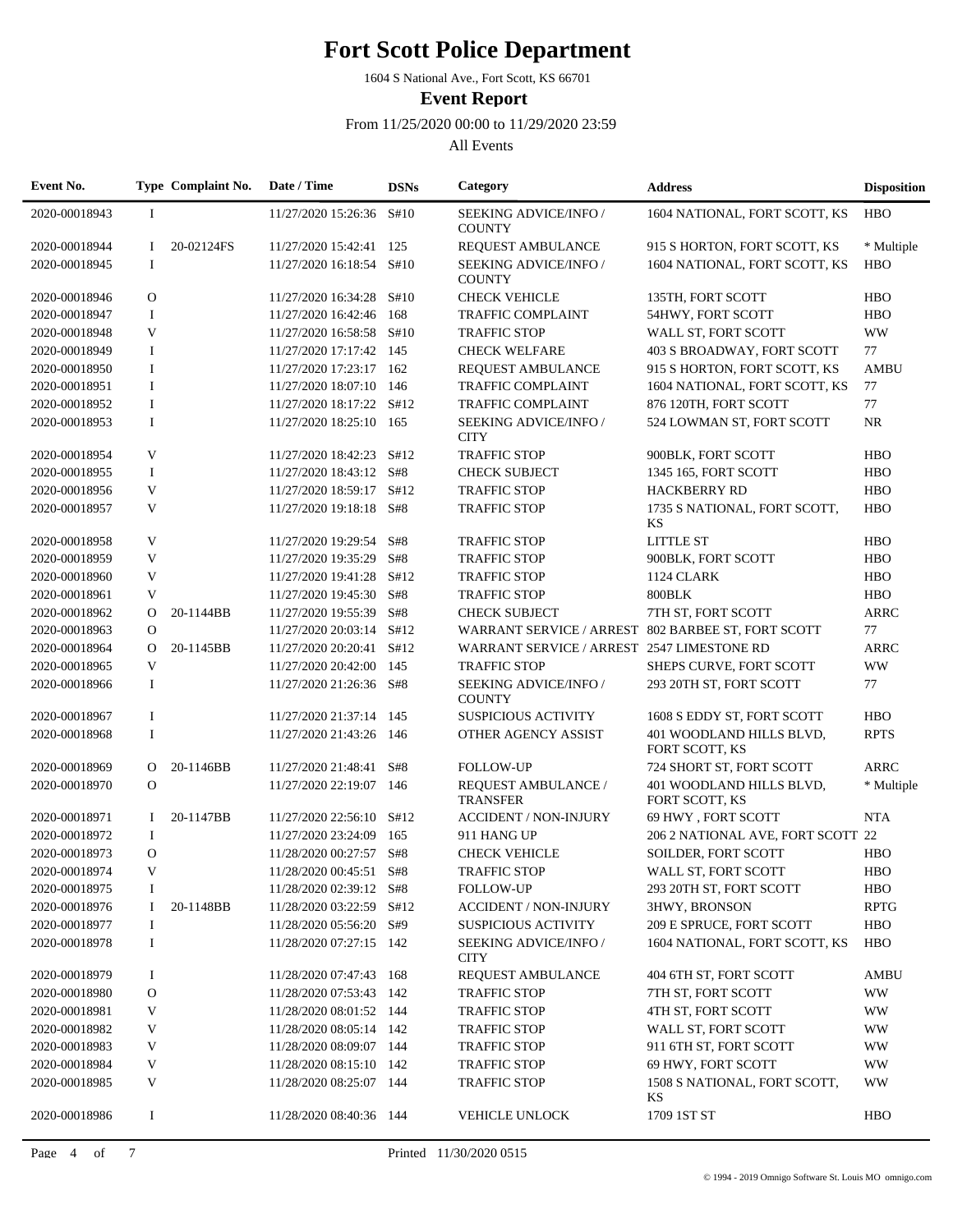1604 S National Ave., Fort Scott, KS 66701

**Event Report**

From 11/25/2020 00:00 to 11/29/2020 23:59

| Event No.     |              | Type Complaint No. | Date / Time              | <b>DSNs</b> | Category                                           | <b>Address</b>                                     | <b>Disposition</b> |
|---------------|--------------|--------------------|--------------------------|-------------|----------------------------------------------------|----------------------------------------------------|--------------------|
| 2020-00018987 | V            |                    | 11/28/2020 08:55:26      | 144         | <b>TRAFFIC STOP</b>                                | 5TH ST, FORT SCOTT                                 | <b>NTA</b>         |
| 2020-00018988 | $\mathbf V$  |                    | 11/28/2020 09:00:26      | 125         | <b>TRAFFIC STOP</b>                                | 4TH ST                                             | <b>WW</b>          |
| 2020-00018989 | V            |                    | 11/28/2020 09:18:29      | 142         | <b>TRAFFIC STOP</b>                                | 1ST ST, FORT SCOTT                                 | <b>WW</b>          |
| 2020-00018990 | I            |                    | 11/28/2020 09:38:00      | S#11        | SEEKING ADVICE/INFO /<br><b>COUNTY</b>             | 293 20TH ST, FORT SCOTT                            | <b>NR</b>          |
| 2020-00018991 | Ι.           | 20-02125FS         | 11/28/2020 09:41:44 142  |             | <b>JUVENILE</b>                                    | 1310 S LITTLE ST, FORT SCOTT                       | <b>RPTG</b>        |
| 2020-00018992 | V            |                    | 11/28/2020 09:45:09      | 144         | <b>TRAFFIC STOP</b>                                | WALL ST, FORT SCOTT                                | <b>WW</b>          |
| 2020-00018993 | $\mathbf{O}$ |                    | 11/28/2020 09:47:15      | S#9         | <b>FOLLOW-UP</b>                                   | 403 SHERMAN, UNIONTOWN                             | <b>RPTS</b>        |
| 2020-00018994 | $\mathbf{O}$ |                    | 11/28/2020 10:04:46      | S#9         | <b>FOLLOW-UP</b>                                   | 4TH ST, UNIONTOWN                                  | <b>RPTS</b>        |
| 2020-00018995 | $\bf{I}$     |                    | 11/28/2020 10:03:30 168  |             | <b>SEEKING ADVICE/INFO/</b><br><b>CITY</b>         | 1604 NATIONAL, FORT SCOTT, KS                      | <b>HBO</b>         |
| 2020-00018996 | $\mathbf{O}$ |                    | 11/28/2020 10:17:46      | S#9         | <b>FOLLOW-UP</b>                                   | 1106 CHARLES ST, BRONSON                           | <b>RPTS</b>        |
| 2020-00018997 | I            | 20-02126FS         | 11/28/2020 10:28:45      | 142         | DOMESTIC / PHYSICAL                                | 1310 S LITTLE ST, FORT SCOTT                       | * Multiple         |
| 2020-00018998 | $\bf{I}$     |                    | 11/28/2020 10:44:04      | 168         | <b>REQUEST AMBULANCE</b>                           | 109 CHAFFIN, UNIONTOWN                             | <b>AMBU</b>        |
| 2020-00018999 | $\mathbf{O}$ |                    | 11/28/2020 10:54:04      | S#11        |                                                    | WARRANT SERVICE / ARREST 302 LOWMAN ST, FORT SCOTT | <b>HBO</b>         |
| 2020-00019000 | $\Omega$     | 20-1149BB          | 11/28/2020 11:04:39      | S#10        | WARRANT SERVICE / ARREST 902 E WALL, FORT SCOTT    |                                                    | <b>ARRC</b>        |
| 2020-00019001 | $\mathbf{O}$ |                    | 11/28/2020 11:40:31      | S#11        | <b>NO PROBLEM</b>                                  | 293 20TH ST, FORT SCOTT                            | <b>HBO</b>         |
| 2020-00019002 | $\bf{I}$     |                    | 11/28/2020 11:59:53      | 168         | REQUEST AMBULANCE                                  | 915 S HORTON, FORT SCOTT, KS                       | $22\,$             |
| 2020-00019003 | $\bf{I}$     |                    | 11/28/2020 12:38:33      | S#10        | SEEKING ADVICE/INFO /<br><b>COUNTY</b>             | 1604 NATIONAL, FORT SCOTT, KS                      | <b>HBO</b>         |
| 2020-00019004 | $\mathbf I$  |                    | 11/28/2020 12:42:53 144  |             | <b>FOLLOW-UP</b>                                   | 1604 NATIONAL, FORT SCOTT, KS                      | <b>HBO</b>         |
| 2020-00019005 | V            |                    | 11/28/2020 12:47:58      | 125         | <b>TRAFFIC STOP</b>                                | 17TH ST, FORT SCOTT                                | <b>NTA</b>         |
| 2020-00019006 | $\bf{I}$     |                    | 11/28/2020 13:03:11 S#10 |             | <b>ALARM / BURGLARY</b>                            | 2286 NOBLE RD, FORT SCOTT                          | <b>HBO</b>         |
| 2020-00019007 | V            |                    | 11/28/2020 13:16:55 125  |             | <b>TRAFFIC STOP</b>                                | 2108 S HORTON ST, FORT SCOTT                       | <b>WW</b>          |
| 2020-00019008 | $\bf{I}$     |                    | 11/28/2020 13:43:28      | 168         | 911 HANG UP                                        | 1604 NATIONAL, FORT SCOTT, KS                      | <b>HBO</b>         |
| 2020-00019009 | $\mathbf{O}$ |                    | 11/28/2020 14:19:44      | 125         | <b>WARRANT SERVICE / ARREST</b>                    | 1001 OSBUN ST, FORT SCOTT                          | 77                 |
| 2020-00019010 | $\mathbf{O}$ | 20-02127FS         | 11/28/2020 14:45:30      | 144         | DOMESTIC / PHYSICAL                                | 1506 WALL ST, FORT SCOTT                           | <b>RPTS</b>        |
| 2020-00019011 | 1            | 20-02128FS         | 11/28/2020 15:02:14 142  |             | ANIMAL CONTROL                                     | 223 LOWMAN ST, FORT SCOTT                          | <b>RPTG</b>        |
| 2020-00019012 | $\bf{I}$     |                    | 11/28/2020 15:11:42 168  |             | <b>REQUEST AMBULANCE</b>                           | 915 S HORTON, FORT SCOTT, KS                       | <b>AMBU</b>        |
| 2020-00019013 | $\bf{I}$     |                    | 11/28/2020 15:44:03 144  |             | SEEKING ADVICE/INFO /<br><b>CITY</b>               | 1604 NATIONAL, FORT SCOTT, KS                      | <b>HBO</b>         |
| 2020-00019014 | $\bf{I}$     |                    | 11/28/2020 16:20:17 144  |             | OTHER AGENCY ASSIST                                | 1604 NATIONAL, FORT SCOTT, KS                      | <b>NR</b>          |
| 2020-00019015 | $\mathbf{O}$ |                    | 11/28/2020 16:25:11      | 153         | <b>LAKE PATROL</b>                                 | 195TH, FORT SCOTT, KS                              | <b>NR</b>          |
| 2020-00019016 | $\mathbf{O}$ |                    | 11/28/2020 16:54:36      | S#10        | <b>CHECK SUBJECT</b>                               | 54HWY, FORT SCOTT                                  | 77                 |
| 2020-00019017 | I            |                    | 11/28/2020 17:23:10      | S#9         | <b>HARASSMENT</b>                                  | 293 20TH ST, FORT SCOTT                            | <b>HBO</b>         |
| 2020-00019018 | 1            | 20-02129FS         | 11/28/2020 18:01:39      | 145         | DOMESTIC / VERBAL                                  | 1715 CAMERON DRIVE, FORT<br><b>SCOTT</b>           | <b>RPTG</b>        |
| 2020-00019019 | I            |                    | 11/28/2020 18:08:32 S#12 |             | SEEKING ADVICE/INFO /<br><b>COUNTY</b>             | 293 20TH ST, FORT SCOTT                            | <b>HBO</b>         |
| 2020-00019020 | $\bf{I}$     |                    | 11/28/2020 18:11:13 S#8  |             | <b>MOTORIST ASSIST</b>                             | 69HWY, FORT SCOTT                                  | <b>HBO</b>         |
| 2020-00019021 | $\bf{I}$     |                    | 11/28/2020 18:35:40 145  |             | <b>JUVENILE</b>                                    | 1102 S JUDSON, FORT SCOTT                          | <b>HBO</b>         |
| 2020-00019022 | $\bf{I}$     |                    | 11/28/2020 18:44:50 124  |             | DOMESTIC / UNKNOWN                                 | 3RD ST, FORT SCOTT                                 | 77                 |
| 2020-00019023 | I            |                    | 11/28/2020 19:07:42 165  |             | <b>REQUEST AMBULANCE</b>                           | 215 W 8TH, FORT SCOTT                              | <b>AMBU</b>        |
| 2020-00019024 | 1            | 20-1150BB          | 11/28/2020 20:08:25      | S#12        | <b>ACCIDENT / NON-INJURY</b>                       | POPLAR RD, FORT SCOTT                              | <b>RPTA</b>        |
| 2020-00019025 | I            |                    | 11/28/2020 20:24:35 165  |             | OTHER AGENCY ASSIST                                | 1604 NATIONAL, FORT SCOTT, KS                      | 22                 |
| 2020-00019026 | I            |                    | 11/28/2020 20:28:33 S#8  |             | TRAFFIC COMPLAINT                                  | 293 20TH ST                                        | 77                 |
| 2020-00019027 | I            |                    | 11/28/2020 20:28:22 S#12 |             | SEEKING ADVICE/INFO /<br><b>COUNTY</b>             | 1165 UNITY RD, MAPLETON                            | <b>HBO</b>         |
| 2020-00019028 | $\mathbf{O}$ |                    | 11/28/2020 20:44:04      | S#12        | WARRANT SERVICE / ARREST 1385 RANGE RD, FORT SCOTT |                                                    | 77                 |
| 2020-00019029 | V            |                    | 11/28/2020 20:50:48      | S#8         | <b>TRAFFIC STOP</b>                                | 69HWY, FORT SCOTT                                  | <b>HBO</b>         |
| 2020-00019030 | V            |                    | 11/28/2020 21:15:46      | S#8         | <b>TRAFFIC STOP</b>                                | 69HWY, FORT SCOTT                                  | <b>HBO</b>         |
| 2020-00019031 | $\mathbf{O}$ |                    | 11/28/2020 22:27:23      | S#8         | <b>FOLLOW-UP</b>                                   | 224 HULETT ST, FORT SCOTT                          | <b>HBO</b>         |
| 2020-00019032 | V            |                    | 11/28/2020 22:38:37 S#8  |             | <b>TRAFFIC STOP</b>                                | WALL ST, FORT SCOTT                                | <b>HBO</b>         |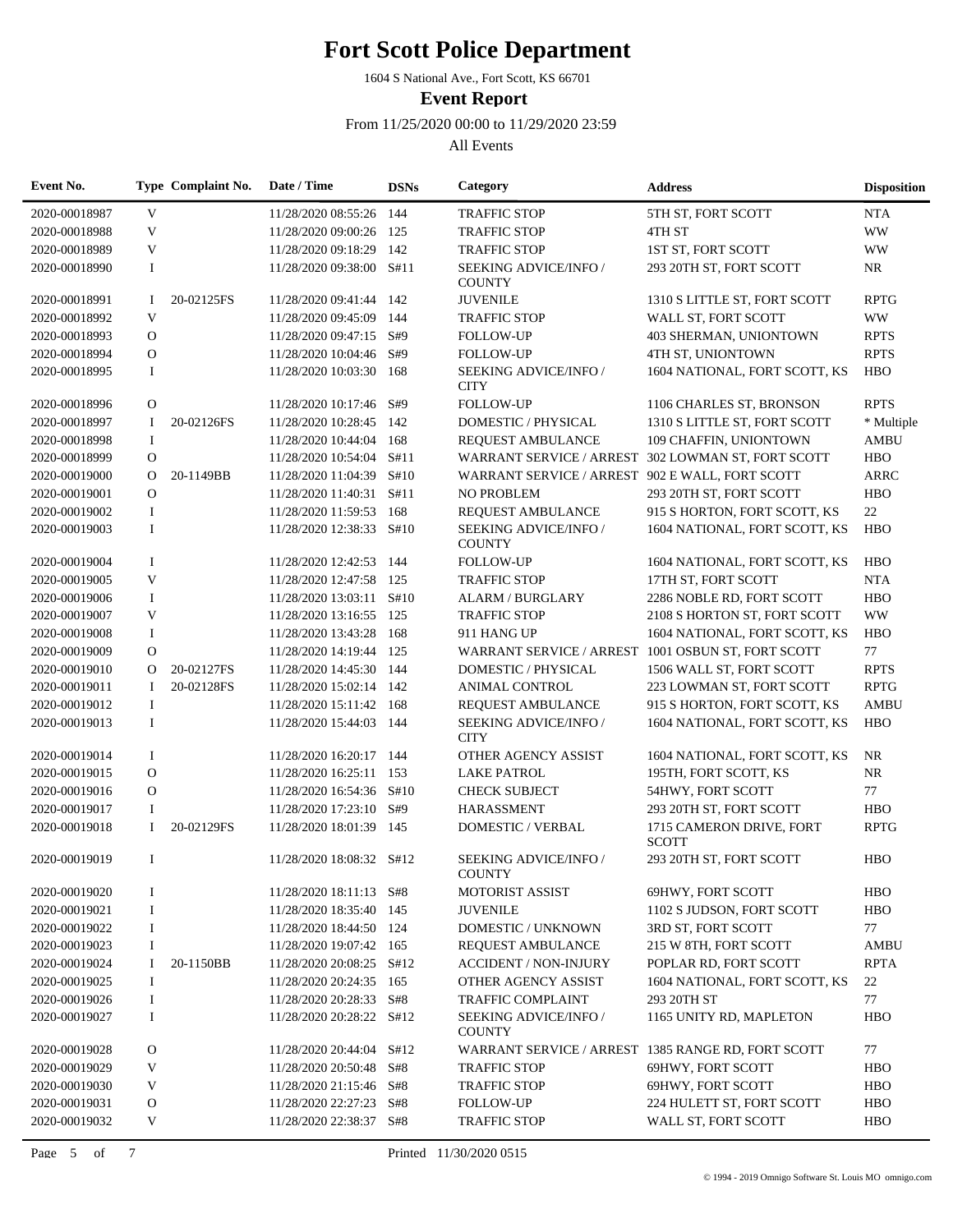1604 S National Ave., Fort Scott, KS 66701

**Event Report**

From 11/25/2020 00:00 to 11/29/2020 23:59

| Event No.     |              | Type Complaint No. | Date / Time              | <b>DSNs</b> | Category                               | <b>Address</b>                             | <b>Disposition</b> |
|---------------|--------------|--------------------|--------------------------|-------------|----------------------------------------|--------------------------------------------|--------------------|
| 2020-00019033 | V            |                    | 11/28/2020 22:43:37 S#8  |             | <b>TRAFFIC STOP</b>                    | <b>BROADWAY, FORT SCOTT</b>                | <b>HBO</b>         |
| 2020-00019034 | V            |                    | 11/28/2020 22:49:34 S#8  |             | <b>TRAFFIC STOP</b>                    | WALL ST, FORT SCOTT                        | <b>HBO</b>         |
| 2020-00019035 | I            |                    | 11/28/2020 22:59:02 146  |             | NOISE COMPLAINT                        | 1229 NATIONAL AVE, FORT SCOTT 77           |                    |
| 2020-00019036 | V            |                    | 11/28/2020 23:09:57 S#12 |             | <b>TRAFFIC STOP</b>                    | <b>LIMESTONE RD</b>                        | <b>HBO</b>         |
| 2020-00019037 | V            |                    | 11/28/2020 23:10:47 146  |             | <b>TRAFFIC STOP</b>                    | 600BLK                                     | <b>WW</b>          |
| 2020-00019038 | 1            |                    | 11/28/2020 23:14:46 S#8  |             | SEEKING ADVICE/INFO /<br><b>COUNTY</b> | 293 20TH ST, FORT SCOTT                    | <b>HBO</b>         |
| 2020-00019039 | V            |                    | 11/28/2020 23:19:43      | S#12        | <b>TRAFFIC STOP</b>                    | 3HWY, UNIONTOWN                            | <b>HBO</b>         |
| 2020-00019040 | V            |                    | 11/28/2020 23:23:23 S#12 |             | <b>TRAFFIC STOP</b>                    | 54                                         | <b>HBO</b>         |
| 2020-00019041 | V            |                    | 11/28/2020 23:39:30 S#12 |             | <b>TRAFFIC STOP</b>                    | 1600BLK, FORT SCOTT                        | <b>HBO</b>         |
| 2020-00019042 | $\mathbf{O}$ |                    | 11/29/2020 00:02:42 S#8  |             | <b>ACCIDENT / NON-INJURY</b>           | INDIAN RD, FORT SCOTT                      | <b>HBO</b>         |
| 2020-00019043 | $\mathbf I$  |                    | 11/29/2020 00:33:13 145  |             | <b>SUSPICIOUS ACTIVITY</b>             | 321 STEEN, FORT SCOTT                      | 77                 |
| 2020-00019044 | V            | 20-1151BB          | 11/29/2020 00:59:40 S#12 |             | <b>TRAFFIC STOP</b>                    | FRANKLIN, FORT SCOTT                       | * Multiple         |
| 2020-00019045 | V            |                    | 11/29/2020 01:45:21 S#12 |             | <b>TRAFFIC STOP</b>                    | 69HWY, FORT SCOTT                          | <b>HBO</b>         |
| 2020-00019046 | $\mathbf{O}$ |                    | 11/29/2020 02:06:53      | S#8         | <b>CHECK VEHICLE</b>                   | 200BLK                                     | <b>HBO</b>         |
| 2020-00019047 | V            |                    | 11/29/2020 02:14:39      | S#8         | <b>TRAFFIC STOP</b>                    | WALL ST, FORT SCOTT                        | <b>HBO</b>         |
| 2020-00019048 | $\bf{I}$     |                    | 11/29/2020 02:21:08      | 165         | <b>REQUEST AMBULANCE</b>               | 619 COUCH ST, FORT SCOTT                   | <b>AMBU</b>        |
| 2020-00019049 | V            |                    | 11/29/2020 02:32:48 S#12 |             | <b>TRAFFIC STOP</b>                    | 69HWY                                      | <b>HBO</b>         |
| 2020-00019050 | V            |                    | 11/29/2020 02:44:16 S#8  |             | <b>TRAFFIC STOP</b>                    | <b>6TH ST, FORT SCOTT</b>                  | <b>AMBU</b>        |
| 2020-00019051 | V            |                    | 11/29/2020 02:49:17 S#8  |             | <b>TRAFFIC STOP</b>                    | 224 18TH ST                                | <b>HBO</b>         |
| 2020-00019052 | V            | 20-1152BB          | 11/29/2020 02:57:34 S#8  |             | <b>TRAFFIC STOP</b>                    | 69HWY, FORT SCOTT                          | <b>RPTG</b>        |
| 2020-00019053 | I            |                    | 11/29/2020 03:20:57 S#8  |             | <b>SUSPICIOUS ACTIVITY</b>             | 1165 UNITY RD, FORT SCOTT                  | 77                 |
| 2020-00019054 | $\bf{I}$     | 20-02130FS         | 11/29/2020 03:35:32 145  |             | <b>SUSPICIOUS ACTIVITY</b>             | 1400BLK, FORT SCOTT                        | <b>RPTG</b>        |
| 2020-00019055 | $\mathbf I$  |                    | 11/29/2020 09:19:58 142  |             | <b>ANIMAL CONTROL</b>                  | 1818 S MAIN, FORT SCOTT, KS                | 77                 |
| 2020-00019056 | $\mathbf I$  |                    | 11/29/2020 09:49:56 168  |             | REQUEST AMBULANCE                      | 915 S HORTON, FORT SCOTT, KS               | <b>AMBU</b>        |
| 2020-00019057 | $\mathbf I$  |                    | 11/29/2020 11:20:12      | - 168       | REQUEST AMBULANCE                      | 1451 HWY 7, FORT SCOTT                     | <b>AMBU</b>        |
| 2020-00019058 | $\bf{I}$     | 20-02131FS         | 11/29/2020 11:47:40      | 144         | <b>SUSPICIOUS ACTIVITY</b>             | 302 E WALL ST, FORT SCOTT                  | <b>RPTC</b>        |
| 2020-00019059 | $\bf{I}$     |                    | 11/29/2020 12:07:21      | - 142       | ANIMAL CONTROL                         | 1106 JUDSON, FORT SCOTT                    | $77\,$             |
| 2020-00019060 | $\bf I$      |                    | 11/29/2020 12:12:03      | 142         | <b>FOLLOW-UP</b>                       | 1604 NATIONAL, FORT SCOTT, KS              | <b>RPTS</b>        |
| 2020-00019061 | $\mathbf I$  |                    | 11/29/2020 12:12:35      | 142         | ACCIDENT / HIT AND RUN                 | 2500 S MAIN, FORT SCOTT, KS                | NR                 |
| 2020-00019062 | 1            | 20-02132FS         | 11/29/2020 12:38:01      | 142         | <b>THEFT</b>                           | 603 S NATIONAL, FORT SCOTT, KS             | <b>RPTC</b>        |
| 2020-00019063 | $\mathbf{O}$ |                    | 11/29/2020 13:11:42      | - 142       | <b>FOLLOW-UP</b>                       | 611 JUDSON, FORT SCOTT                     | <b>HBO</b>         |
| 2020-00019064 | I            |                    | 11/29/2020 13:41:05      | 144         | <b>ANIMAL CONTROL</b>                  | 2ND ST, FORT SCOTT                         | <b>HBO</b>         |
| 2020-00019065 | I            |                    | 11/29/2020 13:57:05 142  |             | <b>FOLLOW-UP</b>                       | 603 S NATIONAL, FORT SCOTT, KS             | <b>HBO</b>         |
| 2020-00019066 | $\mathbf{O}$ |                    | 11/29/2020 14:02:06 168  |             | REQUEST AMBULANCE /<br><b>TRANSFER</b> | 401 WOODLAND HILLS BLVD,<br>FORT SCOTT, KS | <b>AMBU</b>        |
| 2020-00019067 | $\mathbf O$  |                    | 11/29/2020 14:36:41 142  |             | <b>FOLLOW-UP</b>                       | 611 JUDSON, FORT SCOTT                     | <b>HBO</b>         |
| 2020-00019068 | $\mathbf{O}$ |                    | 11/29/2020 15:11:36 142  |             | <b>FOLLOW-UP</b>                       | 121 WASHINGTON ST, FORT SCOTT 77           |                    |
| 2020-00019069 | $\mathbf{O}$ |                    | 11/29/2020 15:47:03 153  |             | <b>LAKE PATROL</b>                     | 195TH, FORT SCOTT, KS                      | HBO                |
| 2020-00019070 | Ι            |                    | 11/29/2020 15:50:58 142  |             | <b>TRAFFIC COMPLAINT</b>               | 69HWY, FORT SCOTT                          | 77                 |
| 2020-00019071 | Ι.           | 20-02133FS         | 11/29/2020 16:41:41 142  |             | DOMESTIC / PHYSICAL                    | 219 S EDDY ST, FORT SCOTT                  | <b>RPTG</b>        |
| 2020-00019072 | I            |                    | 11/29/2020 17:05:49 146  |             | SEEKING ADVICE/INFO /<br><b>CITY</b>   | 1604 NATIONAL, FORT SCOTT, KS              | <b>HBO</b>         |
| 2020-00019073 | I            |                    | 11/29/2020 17:15:22 165  |             | <b>REQUEST AMBULANCE</b>               | 915 S HORTON, FORT SCOTT, KS               | AMBU               |
| 2020-00019074 | $\bf{I}$     |                    | 11/29/2020 17:25:52 145  |             | <b>JUVENILE</b>                        | 526 FAIRWAY, FORT SCOTT                    | <b>HBO</b>         |
| 2020-00019075 | I            |                    | 11/29/2020 17:35:55 165  |             | REQUEST AMBULANCE                      | 8 1ST ST #504                              | <b>AMBU</b>        |
| 2020-00019076 | I            |                    | 11/29/2020 18:37:38 S#12 |             | <b>FOLLOW-UP</b>                       | 293 20TH ST, FORT SCOTT                    | <b>HBO</b>         |
| 2020-00019077 | Ι            |                    | 11/29/2020 18:42:08 S#8  |             | <b>TRAFFIC COMPLAINT</b>               | 69 SB, FORT SCOTT                          | 77                 |
| 2020-00019078 | Ι            |                    | 11/29/2020 19:04:59 162  |             | 911 HANG UP                            | 1604 NATIONAL, FORT SCOTT, KS              | 22                 |
| 2020-00019079 | I            |                    | 11/29/2020 19:23:50 162  |             | SEEKING ADVICE/INFO                    | 1604 NATIONAL, FORT SCOTT, KS              | 22                 |
| 2020-00019080 | I            |                    | 11/29/2020 20:14:14 162  |             | SEEKING ADVICE/INFO /<br><b>CITY</b>   | 1604 NATIONAL, FORT SCOTT, KS              | 22                 |